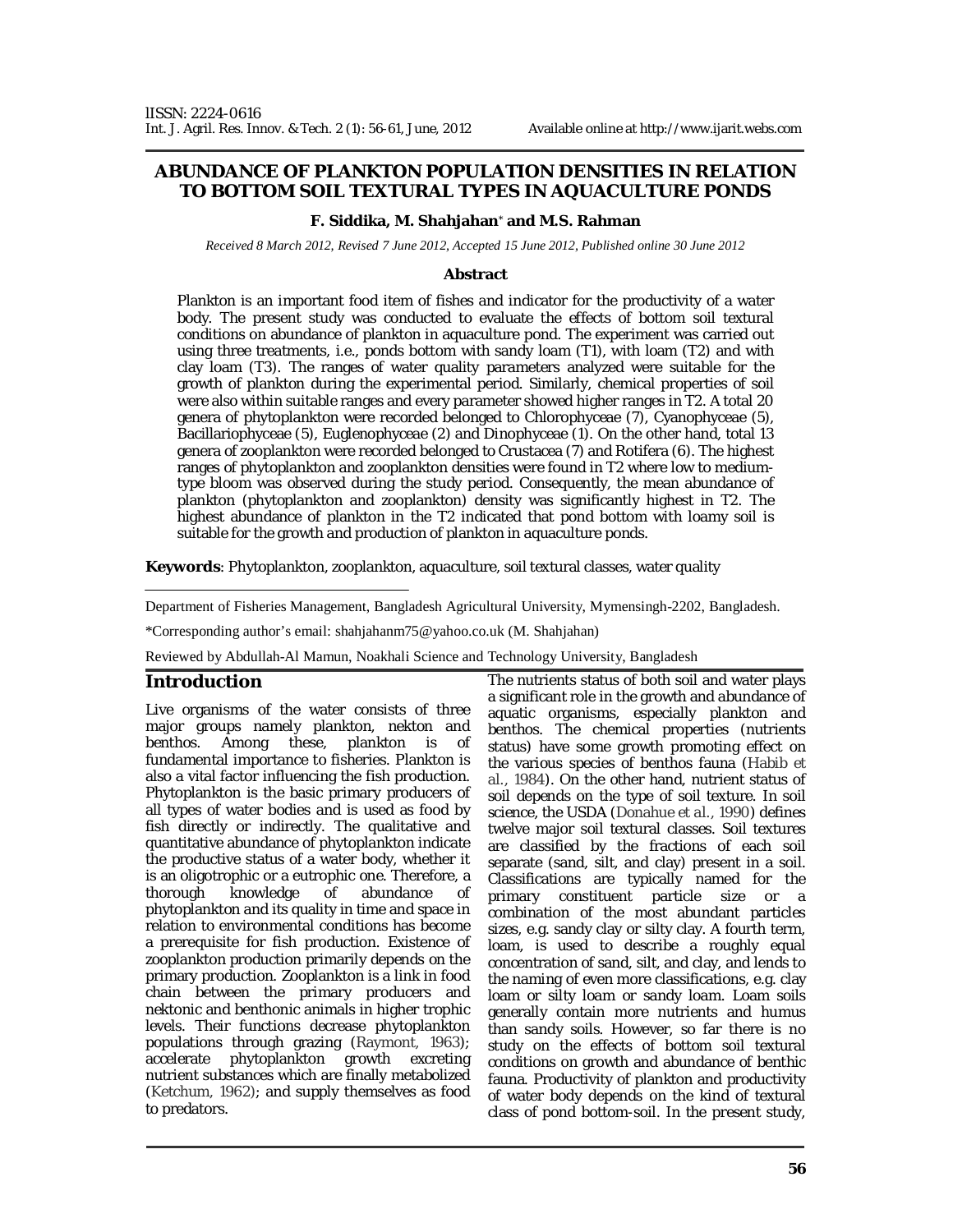an experiment was conducted to evaluate the effects of bottom soil textural conditions on abundance of plankton in aquaculture ponds.

# **Materials and Methods**

### *Experimental design*

The experiment was conducted in the ponds situated at the campus of Bangladesh Agricultural University, Mymensingh during August to November 2011. The experiment had three treatments with three replications, i.e., ponds bottom with sandy loam (T1), with loam (T2) and with clay loam (T3). The average depth of the experimental ponds was 106.68 cm.

## *Water quality parameters*

Various physical and chemical water quality parameters of the ponds such as water temperature (°C), transparency (cm), dissolved oxygen (mg L-1), pH, free  $CO<sub>2</sub>$  (mg L-1), total alkalinity (mg L-1),  $PO_4-P$  (mg L-1) and  $NO_3-N$  (mg L-1) were estimated fortnightly following the standard method.

#### *Chemical parameters of pond bottom-soil (sediment)*

Various chemical parameters of the ponds bottom soil (sediment) such as pH, available phosphorus (ppm), total nitrogen (%), organic carbon (%) and organic matter (%) were estimated fortnightly using standard method (Sattar and Rahman, 1987).

### *Study of plankton*

Plankton population of ponds water such as phytoplankton density (cells L-1) and zooplankton density (cells L-1) were estimated fortnightly. The counting of plankton (both phytoplankton and zooplankton) was done with the help of Sedgwick-Rafter Counting Cell (S-R cell) under a compound binocular microscope. The plankton population was determined by using the formula of Rahman, (1992). Identification of plankton (phytoplankton and zooplankton) up to generic level were made according to Prescott (1964), Needham and Needham (1963) and Belcher and Swale (1978).

## *Statistical analysis*

Values are expressed as means  $\pm$  standard error of the mean (SEM). Data were analyzed by oneway analysis of variance (ANOVA) followed by Tukey's post hoc test to assess statistically significant differences among the different sampling days and different treatments. Statistical significance was set at *P* < 0.05. Statistical analyses were performed using SPSS Version 14.0 for Windows (SPSS Inc., Chicago, IL).

# **Results and Discussion**

The present study was conducted to evaluate the effects of bottom soil textural conditions on the abundance of plankton in aquaculture ponds. The highest abundance of plankton found in the ponds bottom with loam indicated that loamy bottom soil is suitable for the growth and production of plankton in aquaculture ponds.

#### *Water quality and bottom-soil (sediment) parameters of ponds*

The water quality parameters of the experimental ponds were within the productive ranges for the growth of plankton and benthos and showed no abrupt changes during the tenure of experiment (Table 1). Within limit productive ranges of such water quality parameters have also observed by a number of other authors (Wahab *et al.,* 1995; Kohinoor *et al.,* 1998; Haque *et al.,* 1998; Uddin *et al.,* 2007; Chowdhury *et al.,* 2008). Similarly, the ranges of pH, organic carbon (%), organic matter (%), available phosphorus (ppm) and total nitrogen (%) of pond bottom-soil in the aquaculture ponds were within the suitable ranges and showed no abrupt changes during the experimental period in all the treatments (Table 2). These results is in agreement with Akter (2006), who observed more or less similar results during his study on effect of bottom soil properties on the abundance of benthic fauna in nursery ponds.

Table 1. Water quality parameters (Means  $\pm$  SEM; n = 3) of the ponds during the experimental periods

| Parameters                                                 | Treatments        |                    |                  |  |  |  |
|------------------------------------------------------------|-------------------|--------------------|------------------|--|--|--|
|                                                            | Treatment 1       | Treatment 2        | Treatment 3      |  |  |  |
| Water temperature $(°C)$                                   | $27.20 \pm 3.13$  | $27.00 \pm 3.07$   | $27.20 \pm 3.20$ |  |  |  |
| Air temperature (°C)                                       | $27.50 \pm 2.88$  | $27.50 \pm 2.88$   | $27.50 \pm 2.88$ |  |  |  |
| Transparency (cm)                                          | $32.30 \pm 0.91*$ | $16.00 \pm 1.15$   | $15.30 \pm 1.11$ |  |  |  |
| Dissolved oxygen (mgL-1)                                   | $7.86 \pm 0.24$   | $7.21 \pm 0.70$    | $5.86 \pm 0.48$  |  |  |  |
| Free $CO2$ (mgL-1)                                         | $3.86 \pm 0.90$   | $3.43 \pm 1.62$    | $4.00 \pm 0.82$  |  |  |  |
| Total alkalinity (mgL-1)                                   | $82.72 \pm 8.28$  | $149.14 \pm 9.05*$ | $51.00 \pm 6.86$ |  |  |  |
| Phosphate-phosphorous (mgL-1)                              | $2.20 \pm 0.58$   | $2.68 \pm 0.23$    | $1.73 \pm 0.46$  |  |  |  |
| Nitrate-nitrogen (mgL-1)                                   | $3.11 \pm 0.55$   | $3.58 \pm 0.19$    | $2.78 \pm 0.33$  |  |  |  |
| * indicates the significant difference among the treatment |                   |                    |                  |  |  |  |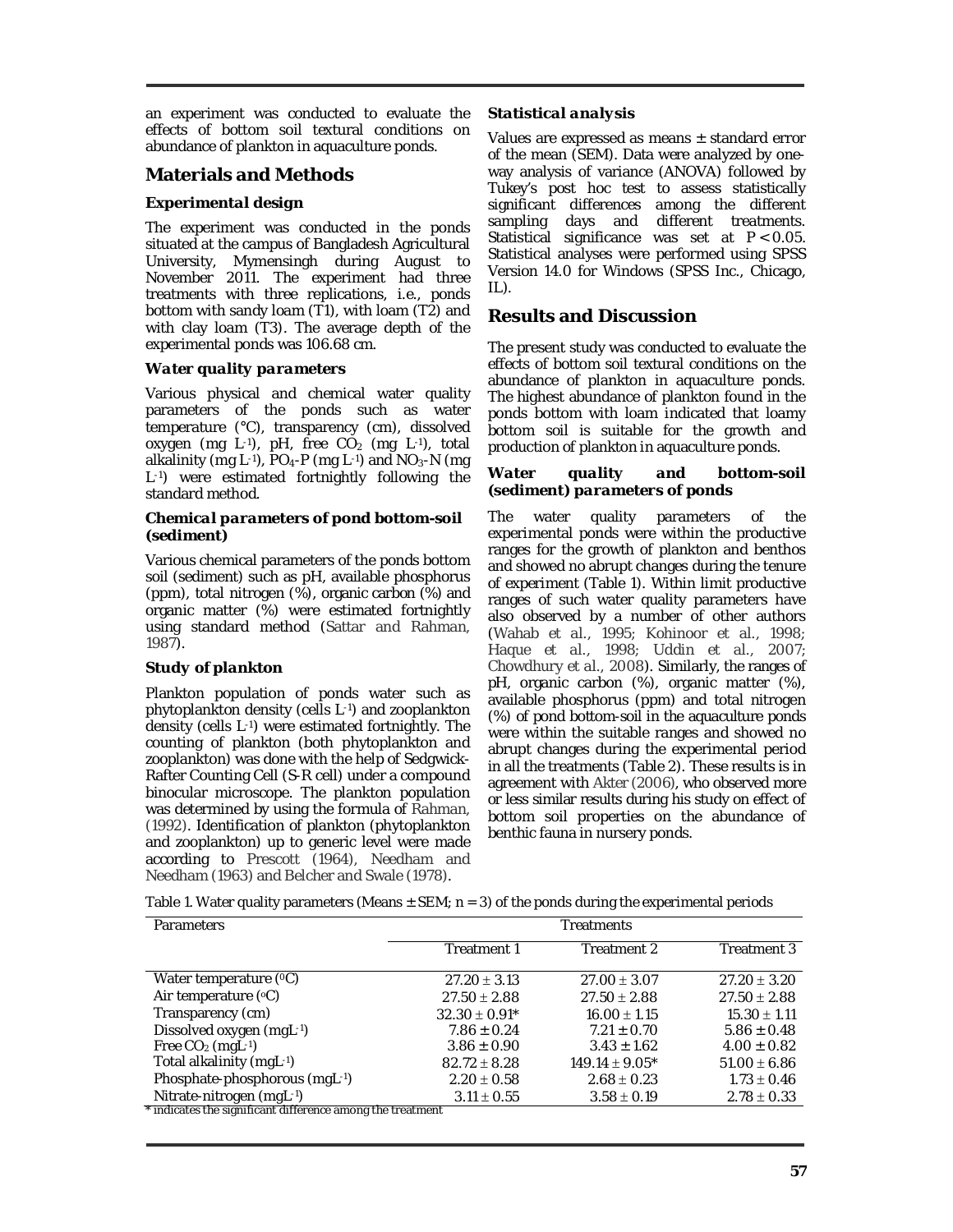Table 2. Chemical parameters of pond bottom-soil (means  $\pm$  SEM; n = 3) during the experimental periods

| <b>Parameters</b>          | <b>Treatments</b> |                   |                  |  |  |
|----------------------------|-------------------|-------------------|------------------|--|--|
|                            | Treatment 1       | Treatment 2       | Treatment 3      |  |  |
| pН                         | $7.03 \pm 0.13$   | $7.13 \pm 0.16$   | $7.32 \pm 0.13$  |  |  |
| Organic carbon (%)         | $0.78 \pm 0.03$   | $0.94 \pm 0.02$   | $0.84 \pm 0.03$  |  |  |
| Organic matter (%)         | $1.36 \pm 0.01$   | $1.64 \pm 0.01$   | $1.41 \pm 0.01$  |  |  |
| Available phosphorus (ppm) | $13.86 \pm 0.51$  | $25.76 \pm 0.13$  | $16.99 \pm 0.38$ |  |  |
| Total nitrogen (%)         | $0.073 \pm 0.005$ | $0.076 \pm 0.005$ | $0.08 \pm 0.01$  |  |  |

#### *Abundance of plankton*

A total 20 genera of phytoplankton (Table 3) were recorded belonged to Chlorophyceae (7), Cyanophyceae (5), Bacillariophyceae (5), Euglenophyceae (2) and Dinophyceae (1) were recorded in the present study, which is more or less similar to the findings with Kohinoor, (2000) who recorded 24 genera of phytoplankton belonging to Euglenophyceae,

Cyanophyceae, Bacillariophyceae and Chlorophyceae. More or less similar numbers of genera were recorded in the plankton population by a number of authors in the ponds of Bangladesh Agricultural University campus (Dewan *et al.,* 1991; Wahab *et al.,* 1995; Kohinoor *et al.,* 1998; Uddin *et al.,* 2007 and Chowdhury *et al.,* 2008).

Table 3. Generic status of phytoplankton under different major groups found in the aquaculture ponds during the experimental periods

| Major groups      | Generic names      |                    |               |  |  |  |
|-------------------|--------------------|--------------------|---------------|--|--|--|
|                   | Τ1                 | Τ2                 | T3            |  |  |  |
| Chlorophyceae     | Chlorella          | Chlorella          | Chlorella     |  |  |  |
|                   | Oocystis           | Pediastrum         | Oocystis      |  |  |  |
|                   | Pediastrum.        | <b>Scenedesmus</b> | Pediastrum    |  |  |  |
|                   | <b>Scenedesmus</b> | Closterium         | Scenedesmus   |  |  |  |
|                   | Ulothrix           | Actinastrum        | Closterium    |  |  |  |
|                   |                    | Oocystis           |               |  |  |  |
| Cyanophyceae      | Anabaena           | Microcystis        | Microcystis.  |  |  |  |
|                   | Gomphospaeria      | Anabaena           | Anabaena      |  |  |  |
|                   | Microcystis        | Gomphospaeria.     | Gomphospaeria |  |  |  |
|                   |                    | Aphanocapsa        | Oscillatoria  |  |  |  |
|                   |                    | Oscillatoria       |               |  |  |  |
| Bacillariophyceae | Cyclotella         | Asterionella       | Asterionella  |  |  |  |
|                   | Diatoma            | Cyclotella         | Cyclotella    |  |  |  |
|                   | Asterionella       | Diatoma            | Diatoma       |  |  |  |
|                   |                    | Fragillaria        | Fragillaria   |  |  |  |
|                   |                    | Tabellaria.        | Tabellaria.   |  |  |  |
| Euglenophyceae    | Euglena            | Euglena            | Euglena       |  |  |  |
|                   | <b>Phacus</b>      | <b>Phacus</b>      | Phacus        |  |  |  |
| Dinophyceae       | Ceratium           | Ceratium           | Ceratium      |  |  |  |

Table 4. Fortnightly variations in mean abundance of total phytoplankton  $(x10<sup>5</sup>$  cells L-1) in the experimental ponds under three treatments during the study period.

| Treatments     | Sampling days |       |       |       |       |       |       |
|----------------|---------------|-------|-------|-------|-------|-------|-------|
|                |               |       |       |       |       |       |       |
| T1             | 9.07          | 9.16  | 8.30  | 7.85  | 8.00  | 9.40  | 10.24 |
| T <sub>2</sub> | 30.05         | 32.90 | 29.70 | 29.39 | 29.70 | 32.72 | 32.30 |
| T3             | 19.00         | 16.90 | 15.80 | 19.50 | 15.80 | 21.10 | 19.10 |

The densities of phytoplankton (means  $\pm$  SEM; n = 3) were ranged from 7.85 to 10.24, 29.39 to 32.90 and 15.80 to 21.10 (x 105) cells L-1 in the ponds of T1, T2 and T3, respectively (Table 4). Phytoplankton abundance in aquaculture ponds

were recorded in some other studies ranged from 2.0 - 8.0 x 105 cells L-1 (Dewan *et al.,* 1991), 9.26 - 16.03 x 104 cells L-1 (Wahab *et al.,* 1991) and 10.70 - 50.65 x 104 cells L-1 (Haque *et al.,* 1998). The mean abundance of total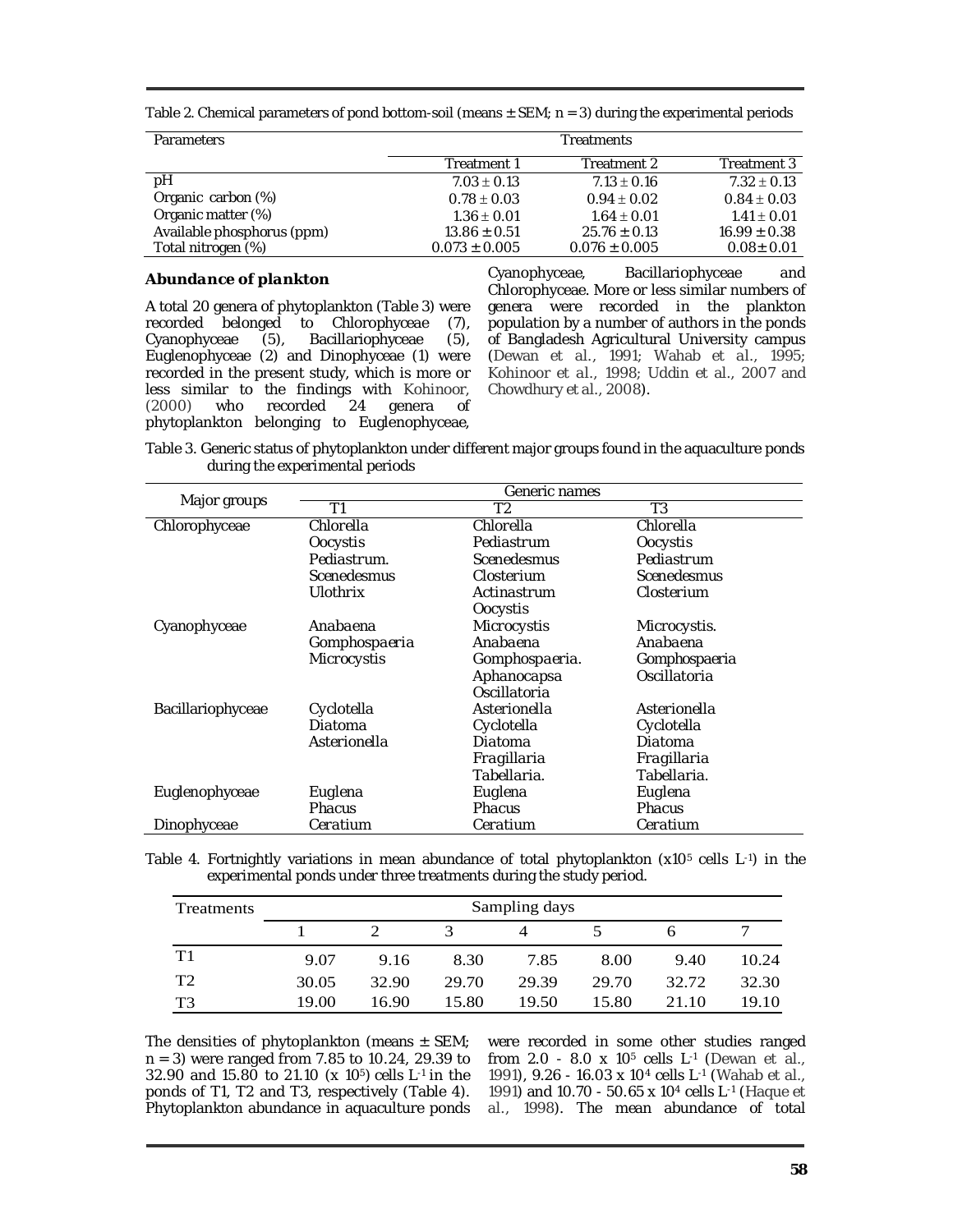phytoplankton (Fig. 1) was significantly higher in T2 followed by T3 and T1 where light to mediumtype bloom was observed during the study period. Similar observations were noted by Mathias

(1991), Chowdhury and Sultana (1989) in various habitats.



Fig. 1. Cell densities (means  $\pm$  SEM; n = 3) of total phytoplankton in different treatments during the study period. Values accompanied by different letters are statistically significantly different  $(p < 0.01)$ .

Total 13 genera of zooplankton (Table 5) were recorded belongs to Crustacea (7) and Rotifera (6). Kiran *et al.* (2007) found in their study that the population of zooplankton consisted of cladocerans (4), copepods (2) and rotifers (7),

which are more or less similar to the present study. Masud *et al.* (1996) recorded 11 genera of zooplankton belonging to crustacean (7) and rotifera (4) which are lower than those of the present study.

Table 5. Generic status of zooplankton under different major groups found in the aquaculture ponds during the experimental periods

| Major groups |                  | Generic names     |                   |                   |  |  |
|--------------|------------------|-------------------|-------------------|-------------------|--|--|
|              |                  | Τ1                | Τ2                | T3                |  |  |
|              | Cladocera        | Daphnia           | Daphnia           | Daphnia           |  |  |
|              |                  | Diaphanosoma      | Diaphanosoma      | Diaphanosoma      |  |  |
| Crustacea    |                  | Ceriodaphnia      | Ceriodaphnia      | Ceriodaphnia      |  |  |
| Copepoda     |                  |                   | Moina             | Moina             |  |  |
|              |                  | Cyclops           | Cyclops           | Cyclops           |  |  |
|              |                  | Diaptomus         | Diaptomus         | Diaptomus         |  |  |
|              | Crustacean Iarva | <b>Nauplius</b>   | <b>Nauplius</b>   | Nauplius          |  |  |
|              |                  | <b>Brachionus</b> | Asplanchna        | Asplanchna        |  |  |
|              |                  | Filinia           | <b>Brachionus</b> | <b>Brachionus</b> |  |  |
| Rotifera     |                  | Keratella         | Filinia           | Filinia           |  |  |
|              |                  | Hexarthra         | Keratella         | Keratella         |  |  |
|              |                  | Polyarthra.       | Hexarthra         | Hexarthra         |  |  |
|              |                  |                   | Polyarthra        | Polyarthra        |  |  |

Table 6. Fortnightly variations in mean abundance of total zooplankton  $(x10^3 \text{ cells } L^{-1})$  in the experimental ponds under three treatments during the study period.

| Treatments     | Sampling days |       |       |       |       |       |       |
|----------------|---------------|-------|-------|-------|-------|-------|-------|
|                |               |       | 3     |       |       |       |       |
| T1             | 25.00         | 25.40 | 25.50 | 24.10 | 22.70 | 22.70 | 26.50 |
| T <sub>2</sub> | 78.50         | 81.30 | 84.10 | 86.30 | 74.40 | 83.40 | 93.80 |
| T <sub>3</sub> | 66.90         | 61.00 | 67.00 | 67.90 | 60.40 | 55.90 | 76.00 |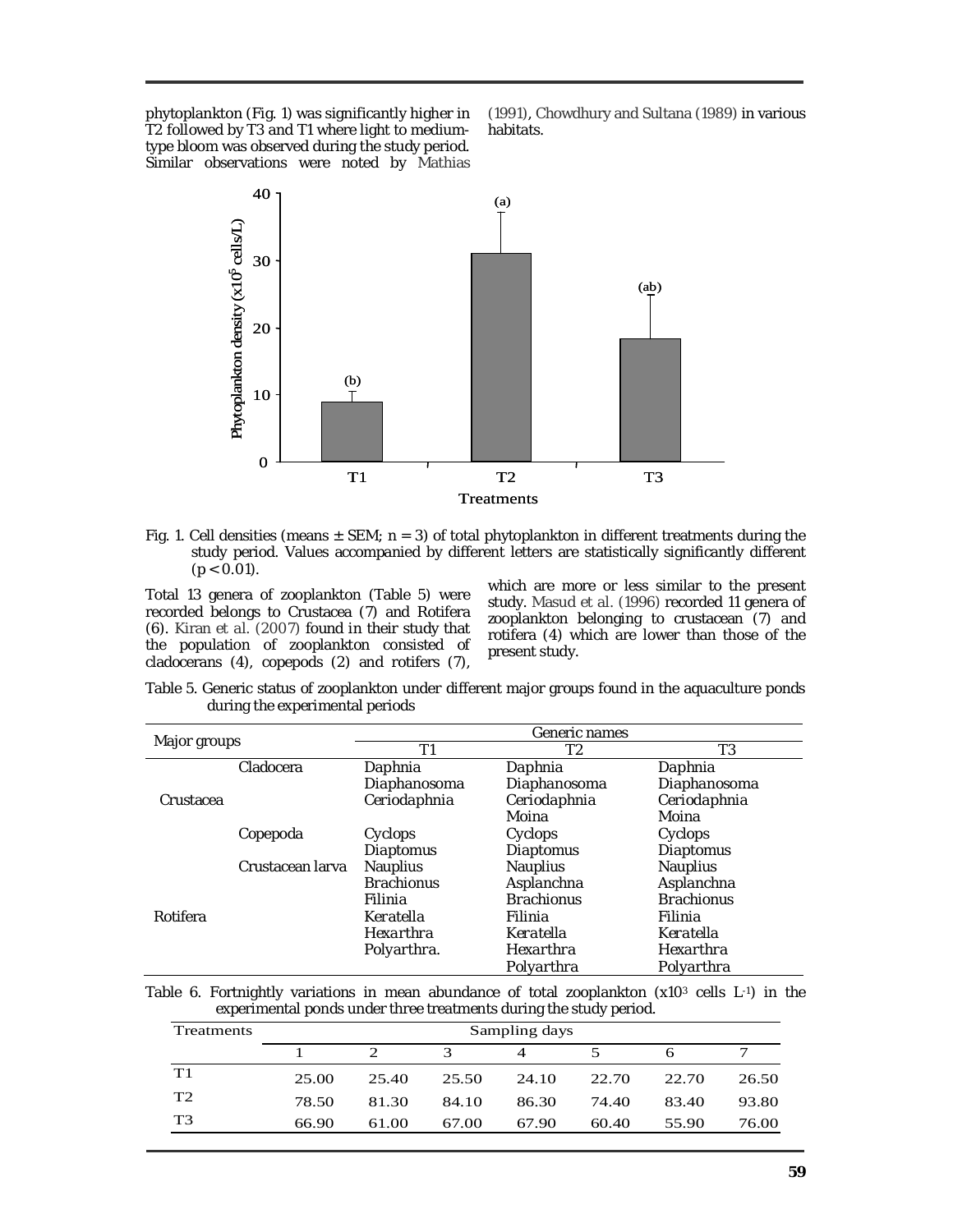The densities of zooplankton (means  $\pm$  SEM; n = 3) were ranged from 22.7  $\pm$  2.32 to 26.50  $\pm$ 3.32, 74.40  $\pm$  3.50 to 93.8  $\pm$  4.56 and 55.90  $\pm$ 3.65 to 76.00  $\pm$  3.85 (x 10<sup>3</sup>) cells L<sup>-1</sup> in the ponds of T1, T2 and T3, respectively (Table 6). The mean abundance of total zooplankton (Fig. 2)

was significantly higher in T2 followed by T3 and T1. Dewan *et al.* (1991) found zooplankton density ranged between  $2.0 \times 10^5$  cells  $L^{-1}$  and  $2.0$  $\times$ 10<sup>5</sup> cells L<sup>-1</sup> which are more or less similar to that of the present study.



Fig. 2. Cell densities (means  $\pm$  SEM; n = 3) of total zooplankton in different treatments during the study period. Values accompanied by different letters are statistically significantly different  $(p < 0.01)$ .

However, in the present study, significantly highest mean abundance of phytoplankton and zooplankton were recorded in T2 (Fig. 1 & 2). The occurrence of these groups of plankton might be due to the suitable ecological conditions of the ponds that favoured the growth of these groups. Hulyal and Kaliwal (2008) found in an experiment that the distribution and population density of zooplankton depends upon the physicochemical factors of the environment. On the other hand, chemical properties of soil were comparatively higher in T2 (Table 2) may be an important cause to the higher abundance of macro-benthos population in the present study. This argument also supported by Ali *et al.* (1987), Verneax *et al.* (2004) and Kailasam and Sivakami (2004) who found the significant effect of chemical properties on the plankton growth and production. Moreover, loam soils generally contain more nutrients and humus. Humus is a temporary intermediate product left after considerable decomposition of dead plants and animals, which might be support food for macrobenthos. This result indicated that pond bottom with loamy soil is suitable for growth and production of macro-benthos in aquaculture ponds.

In conclusion, suitability of bottom soil textural conditions on abundance of plankton population density was analyzed in aquaculture ponds. Most of the water quality parameters of the ponds were more or less similar and within productive limit, and chemical properties of soil were also within suitable ranges. The mean abundance of plankton density was significantly highest in T2 indicated that loamy soil bottom is suitable for the growth and production of plankton in aquaculture ponds.

#### **References**

- Akter, N. 2006. Effect of bottom soil properties on the abundance of benthic fauna in nursery ponds. MS thesis, Department of Aquaculture, Bangladesh Agricultural University, Mymensingh, Bangladesh. p. 74.
- Ali, M.M., Rahmatullah, S.M. and Habib, M.A.B. 1987. Abundance of benthic fauna in relation to metrological and physicalchemical factors of water. *Bangladesh J. Agril. Sci.,* 12: 239-247.
- Belcher, H. and Swale E. 1978. A Beginner's Guide to Freshwater Algae. HMSO, London. p. 47.
- Chowdhury, A.N.B. and Sutltana, N. 1989. Occurrence and seasonal variation of